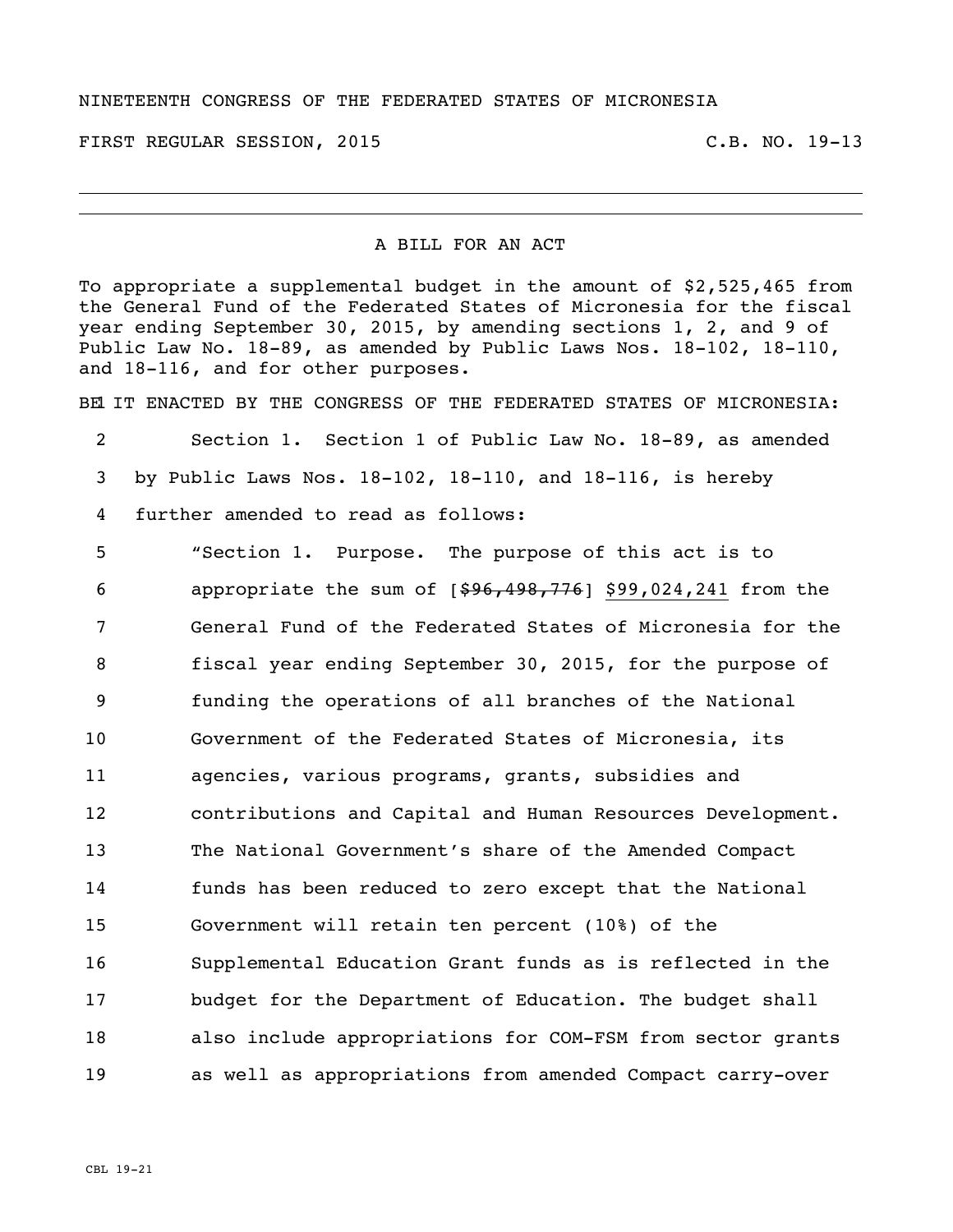funds." Section 2. Section 2 of Public Law No. 18-89, as amended by Public Laws Nos. 18-102, 18-110, and 18-116, is hereby further amended to read as follows: "Section 2. Operating expenses of the Executive Branch. The sum of [\$18,119,389] \$18,700,661, or so much thereof as may be necessary, is hereby appropriated from the General Fund of the Federated States of Micronesia for the fiscal year ending September 30, 2015, for the purpose of funding the operations of the Executive Branch of the National Government during the fiscal year 2015. The sum appropriated by this section shall be apportioned as follows: 14 (1) Office of the President. 15 The sum of  $\lceil 5714, 161 \rceil$  \$831,061, or so much thereof as may be necessary, for the operations of the Office of the President during the fiscal year 2015. The sum appropriated herein shall be apportioned as follows: Personnel ..........................\$ 314,023 Travel ....................[130,354] 191,354 Contractual Services ......[176,000] 218,000 OCE ........................[85,284] 95,284 23 Fixed Assets .....................[8,500] 12,400 (2) Department of Foreign Affairs. The sum of \$4,417,892, or so much thereof as may be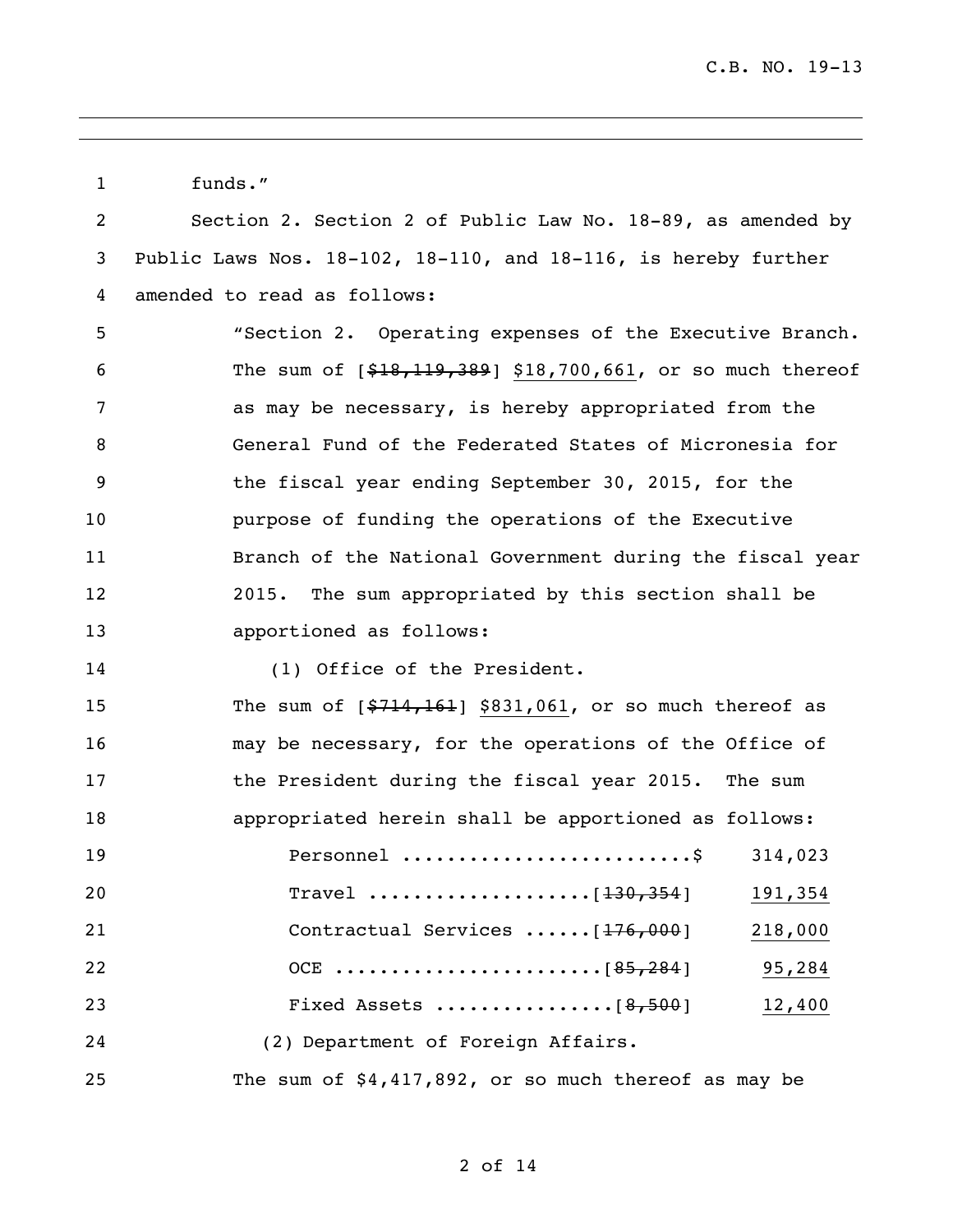C.B. NO. 19-13

| $\mathbf{1}$   | necessary, for the operations of the Department of                                             |  |
|----------------|------------------------------------------------------------------------------------------------|--|
| 2              | Foreign Affairs during the fiscal year 2015. The sum                                           |  |
| 3              | appropriated herein shall be apportioned as follows:                                           |  |
| 4              | Personnel \$<br>1,298,833                                                                      |  |
| 5              | 293,681<br>$\texttt{Trace1}\texttt{ } \ldots \ldots \ldots \ldots \ldots \ldots \ldots \ldots$ |  |
| 6              | Contractual Services<br>2,487,246                                                              |  |
| $\overline{7}$ | 333,132                                                                                        |  |
| 8              | $-0-$<br>Fixed Assets                                                                          |  |
| 9              | (3) Department of Finance and Administration.                                                  |  |
| 10             | The sum of $$1,818,444$ , or so much thereof as may be                                         |  |
| 11             | necessary, for the operations of the Department of                                             |  |
| 12             | Finance and Administration during the fiscal year 2015.                                        |  |
| 13             | The sum appropriated herein shall be apportioned as                                            |  |
| 14             | follows:                                                                                       |  |
| 15             | Personnel \$<br>1,150,536                                                                      |  |
| 16             | $\texttt{True}$<br>158,000                                                                     |  |
| 17             | Contractual Services<br>267,908                                                                |  |
| 18             | 231,500                                                                                        |  |
| 19             | 10,500<br>Fixed Assets                                                                         |  |
| 20             | (4) Department of Resources and Development.                                                   |  |
| 21             | The sum of \$817,916, or so much thereof as may be                                             |  |
| 22             | necessary, for the operations of the Department of                                             |  |
| 23             | Resources and Development during the fiscal year 2015.                                         |  |
| 24             | The sum appropriated herein shall be apportioned as                                            |  |
| 25             | follows:                                                                                       |  |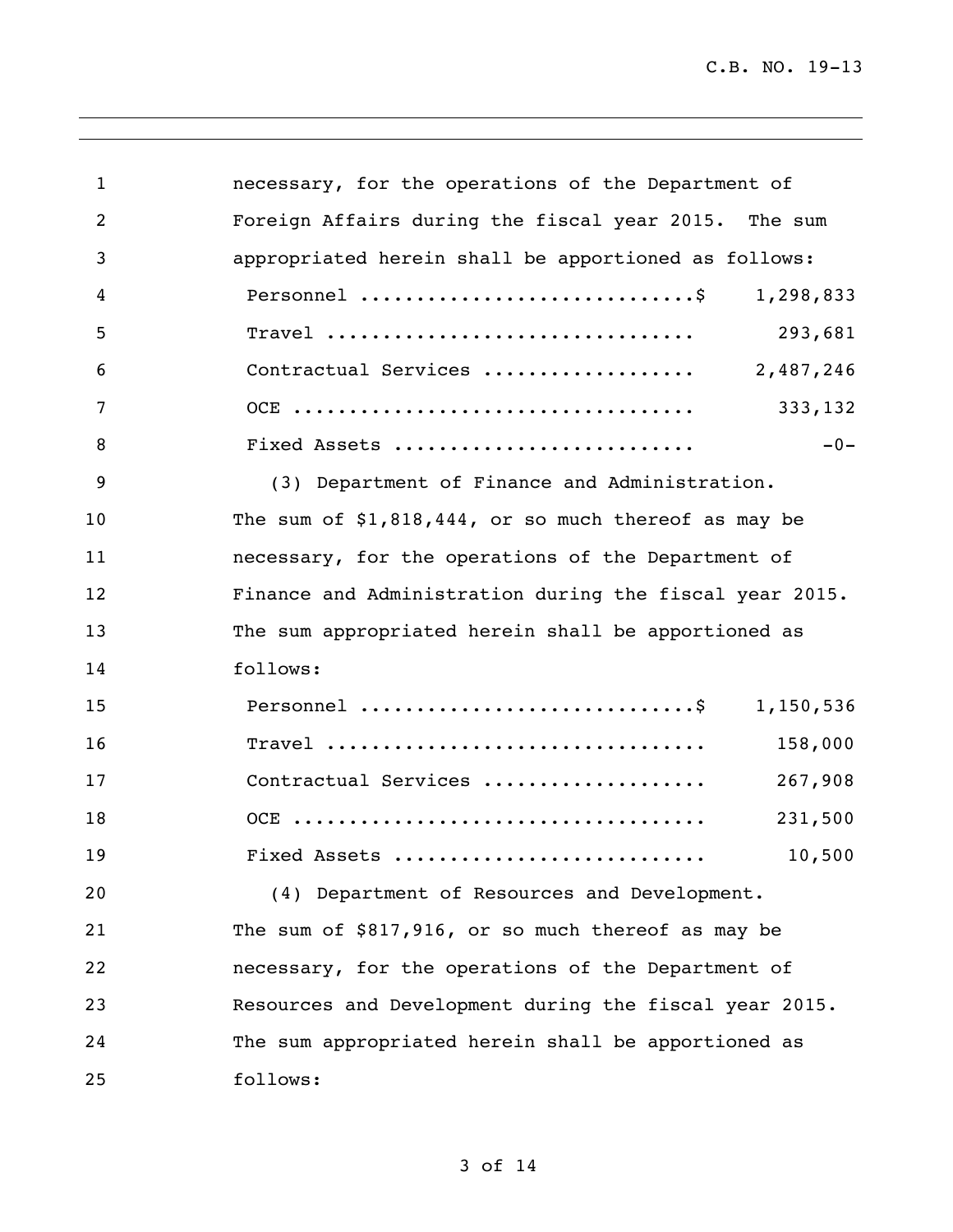| $\mathbf{1}$ | Personnel<br>510,794                                                                                            |
|--------------|-----------------------------------------------------------------------------------------------------------------|
| 2            | Travel<br>135,645                                                                                               |
| 3            | Contractual Services<br>45,157                                                                                  |
| 4            | 121,820                                                                                                         |
| 5            | Fixed Assets<br>4,500                                                                                           |
| 6            | (5) Department of Transportation, Communications and                                                            |
| 7            | Infrastructure. The sum $[$ \$3,304,439] \$3,761,113, or so                                                     |
| 8            | much thereof as may be necessary, for the operations of                                                         |
| 9            | the Department of Transportation, Communications and                                                            |
| 10           | Infrastructure during the fiscal year 2015. The sum                                                             |
| 11           | appropriated herein shall be apportioned as follows:                                                            |
| 12           | Personnel \$<br>744,353                                                                                         |
| 13           | Travel<br>217,913                                                                                               |
| 14           | Contractual Service $\ldots \ldots \ldots \lceil \frac{1}{7}, \frac{534}{1}, \frac{874}{1} \rceil$<br>1,991,548 |
| 15           | 73,645                                                                                                          |
| 16           | Fixed Assets<br>125,000                                                                                         |
| 17           | 608,654                                                                                                         |
| 18           | (6) Department of Health and Social Affairs.                                                                    |
| 19           | The sum of $$764,715$ , or so much thereof as may be                                                            |
| 20           | necessary, for the operations of the Department of                                                              |
| 21           | Health and Social Affairs during the fiscal year 2015.                                                          |
| 22           | The sum appropriated herein shall be apportioned as                                                             |
| 23           | follows:                                                                                                        |
| 24           | Personnel<br>414,140                                                                                            |
| 25           | Travel<br>131,790                                                                                               |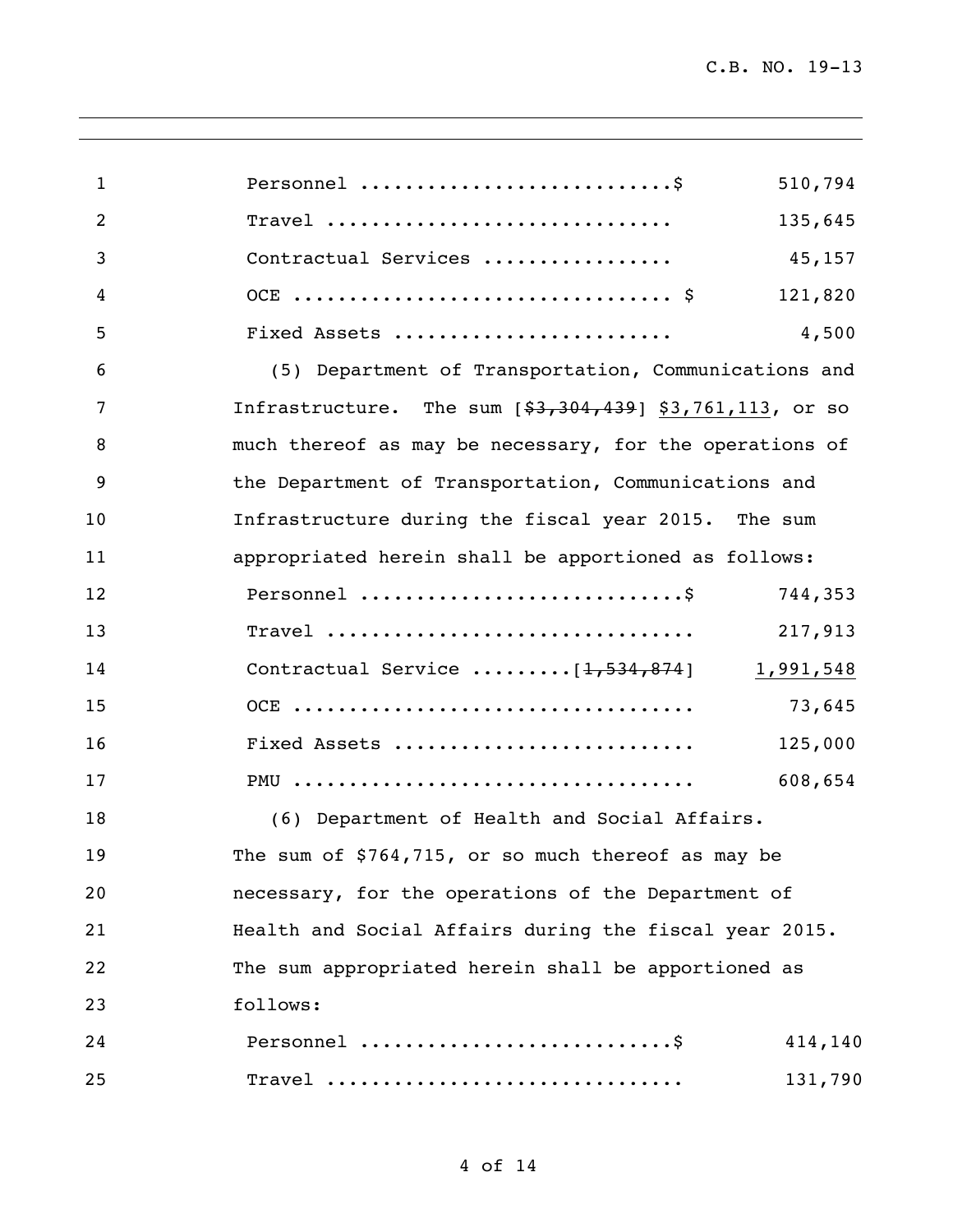| $\mathbf{1}$ | Contractual Services<br>108,617                            |
|--------------|------------------------------------------------------------|
| 2            | 100,168                                                    |
| 3            | 10,000<br>Fixed Assets                                     |
| 4            | (7) Department of Education.                               |
| 5            | The sum of $[ $846, 517]$ \$854,215, or so much thereof as |
| 6            | may be necessary, for the operations of the Department     |
| 7            | of Education during the fiscal year 2015. Of the           |
| 8            | total amount of funds appropriated herein, \$428,780       |
| 9            | shall be deemed to come from funds available under the     |
| 10           | Supplemental Education Grant. The sum appropriated         |
| 11           | herein shall be apportioned as follows:                    |
| 12           | Personnel \$[ <del>360,782</del> ]<br>368,480              |
| 13           | 144,531<br>$\texttt{Trace1}$                               |
| 14           | 218,671<br>Contractual Services                            |
| 15           | 77,833                                                     |
| 16           | 44,700<br>Fixed Assets                                     |
| 17           | (8) Department of Justice.                                 |
| 18           | The sum of $$3,073,466$ , or so much thereof as may be     |
| 19           | necessary, for the operations of the Department of         |
| 20           | Justice during the fiscal year 2015. The sum               |
| 21           | appropriated herein shall be apportioned as follows:       |
| 22           | Personnel<br>2,185,333                                     |
| 23           | Travel<br>156,048                                          |
| 24           | Contractual Services<br>309,160                            |
| 25           | OCE<br>326, 125                                            |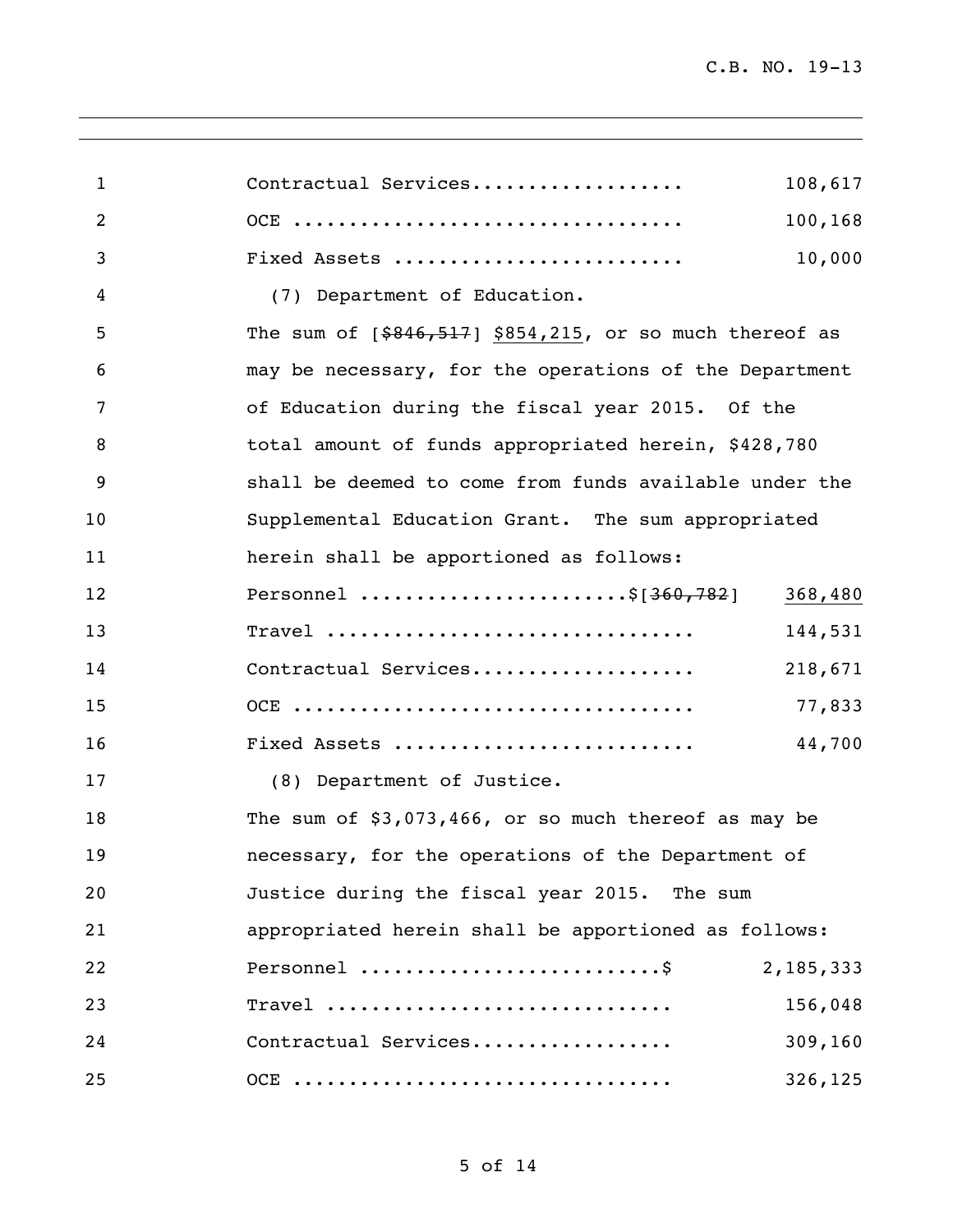| $\mathbf{1}$   | Fixed Assets                                         | 96,800  |
|----------------|------------------------------------------------------|---------|
| $\overline{2}$ | (9) Office of the Public Defender.                   |         |
| 3              | The sum of \$858,782, or so much thereof as may be   |         |
| 4              | necessary, for the operations of the Office of the   |         |
| 5              | Public Defender during the fiscal year 2015. The sum |         |
| 6              | appropriated herein shall be apportioned as follows: |         |
| 7              | Personnel                                            | 619,942 |
| 8              | Travel                                               | 72,401  |
| 9              | Contractual Services                                 | 74,039  |
| 10             |                                                      | 77,400  |
| 11             | Fixed Assets                                         | 15,000  |
| 12             | (10) Office of Statistics, Budget, Overseas          |         |
| 13             | Development Assistance and Compact Management.       | The     |
| 14             | sum of \$1,086,833, or so much thereof as may be     |         |
| 15             | necessary, for the operations of the Office of       |         |
| 16             | Statistics, Budget, Official Development Assistance  |         |
| 17             | and Compact Management during the fiscal year 2015.  |         |
| 18             | The sum appropriated herein shall be apportioned as  |         |
| 19             | follows:                                             |         |
| 20             |                                                      | 589,722 |
| 21             | $\texttt{Trace1}$                                    | 101,771 |
| 22             | Contractual Services                                 | 258,000 |
| 23             |                                                      | 127,340 |
| 24             | Fixed Assets                                         | 10,000  |
| 25             | (11) Office of Environment and Emergency Management. |         |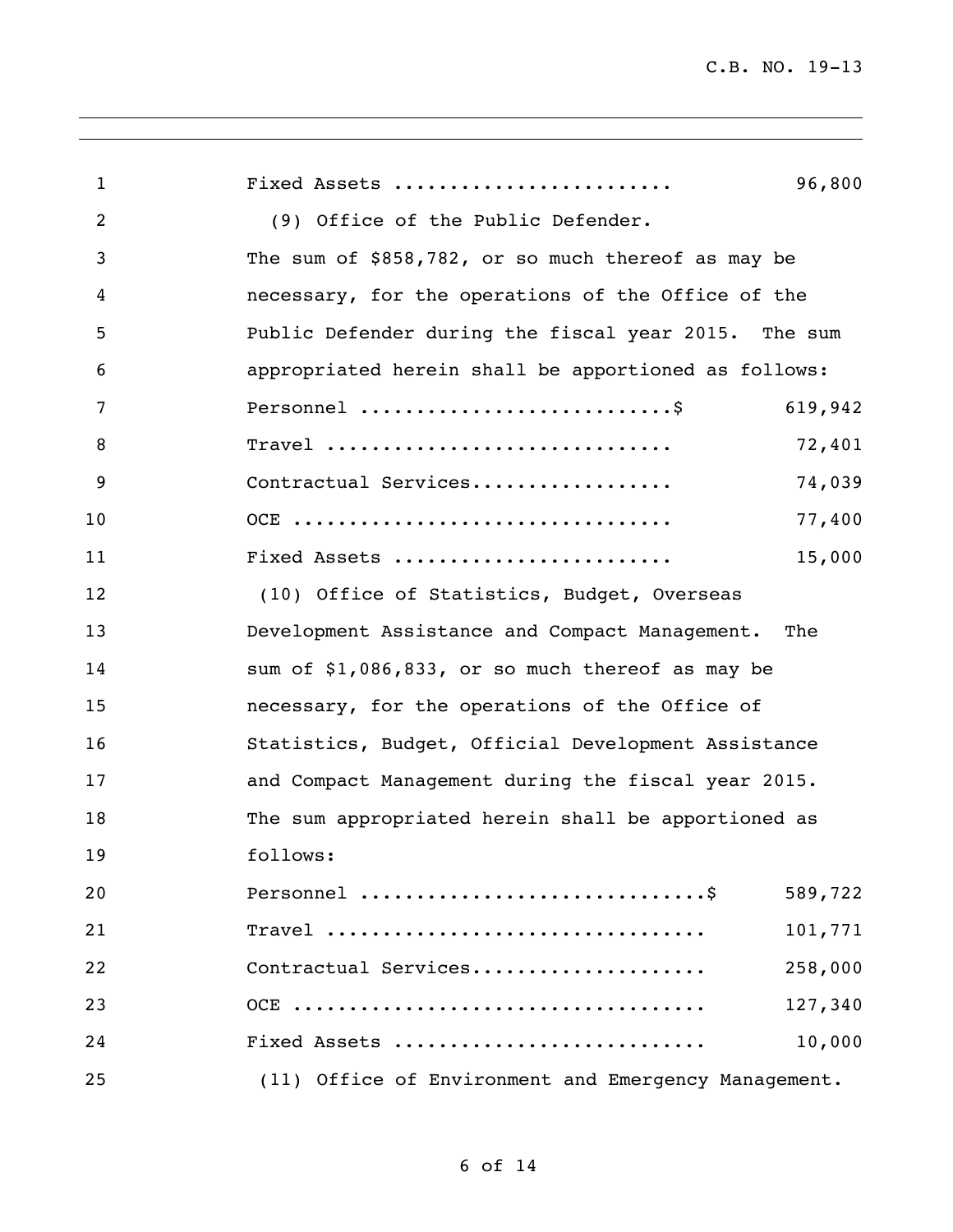| $\mathbf{1}$   | The sum of \$280,245 or so much thereof as may be         |
|----------------|-----------------------------------------------------------|
| 2              | necessary, for the operations of the Office of            |
| 3              | Environment and Emergency Management during the fiscal    |
| 4              | year 2015. The sum appropriated herein shall be           |
| 5              | apportioned as follows:                                   |
| 6              | 170,081                                                   |
| $\overline{7}$ | 88,264                                                    |
| 8              | $-0-$<br>Contractual Services                             |
| 9              | 21,900                                                    |
| 10             | $-0-$<br>Fixed Assets                                     |
| 11             | (12) Office of National Archives, Culture and Historic    |
| 12             | Preservation. The sum of \$135,979, or so much thereof as |
| 13             | may be necessary, for the operations of the Office of     |
| 14             | National Archives, Culture and Historic Preservation      |
| 15             | during the fiscal year 2015. The sum appropriated herein  |
| 16             | shall be apportioned as follows:                          |
| 17             | 94,479                                                    |
| 18             | 15,000                                                    |
| 19             | 10,000<br>Contractual Services                            |
| 20             | 13,000                                                    |
| 21             | 3,500"<br>Fixed Assets                                    |
| 22             | Section 3. Section 9 of Public Law No. 18-89, as amended  |
| 23             | by Public Laws Nos. 18-102, 18-110, and 18-116, is hereby |
| 24             | further amended to read as follows:                       |
| 25             | "Section 9. Capital and Human Resources Development.      |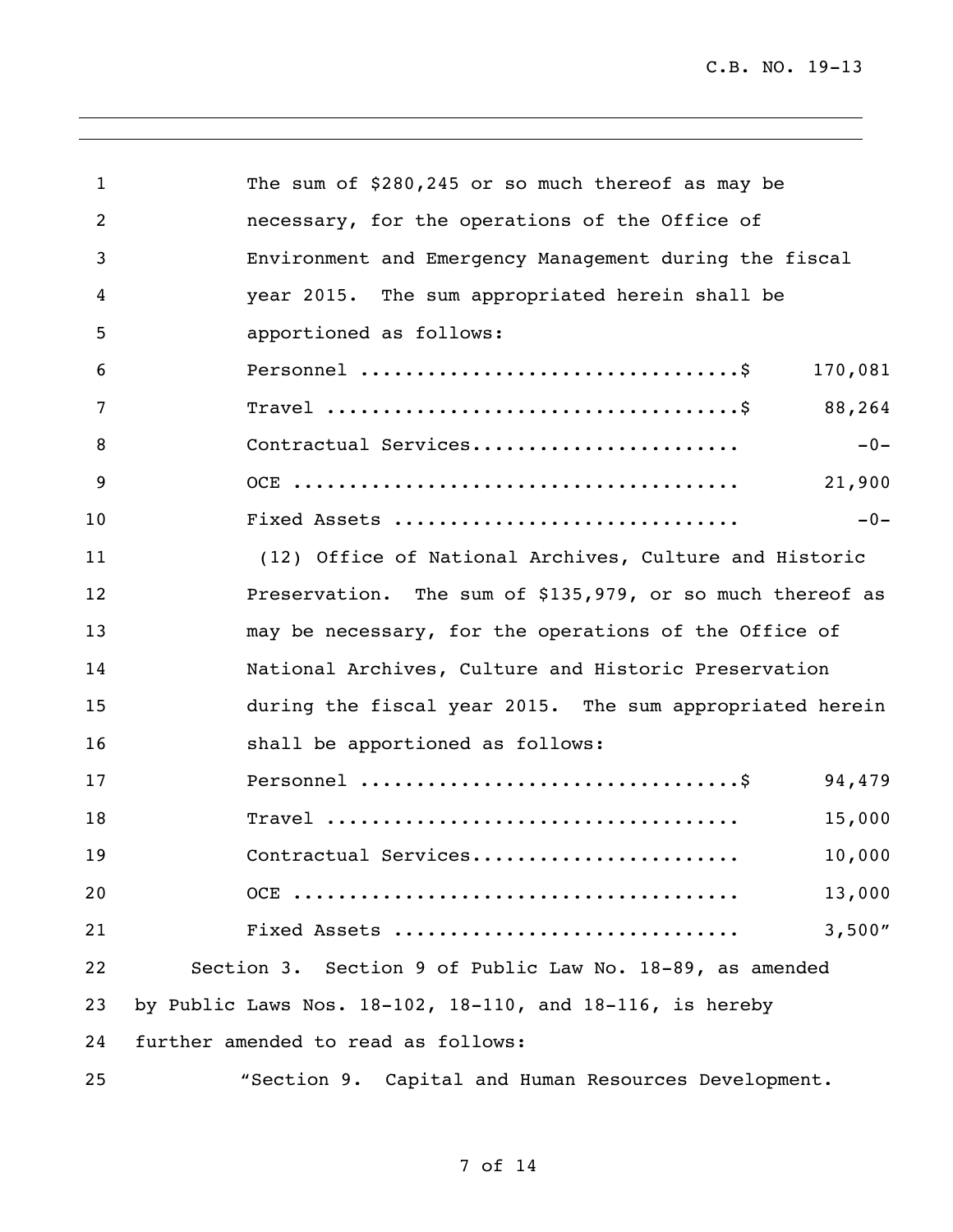1 The sum of  $[$ \$59,824,345] \$61,768,538 or so much thereof as may be necessary, is hereby appropriated from the General Fund of the Federated States of Micronesia for the fiscal year ending September 30, 2015, for the following capital improvements, development programs, and projects and human resources development. Of the total amount of funds appropriated herein, \$1,700,000 shall be deemed to come from funds available under the Compact Sector Grant for COM-FSM, and \$683,346 shall be available from the Supplemental Education Grant, and \$282,339 will be available from amended Compact carry- over funds. The sum appropriated by this section shall 13 be apportioned as follows: (1) College of Micronesia – FSM. (a) College of Micronesia–FSM ....... \$ 3,800,000 (\$1,700,000 shall come from the Compact Sector Grant) (b) FSM Fisheries and Maritime Institute................................... 794,203 **(c) COM-FSM SEG .....................** 683,346 (2) Department of Finance & Administration (a) Financial Advisor ............... -0- (b) Tax Financial Advisor ........... -0- (c) Tax Reform Project .............. -0- (d) Improvement of Financial Mgt. System -0-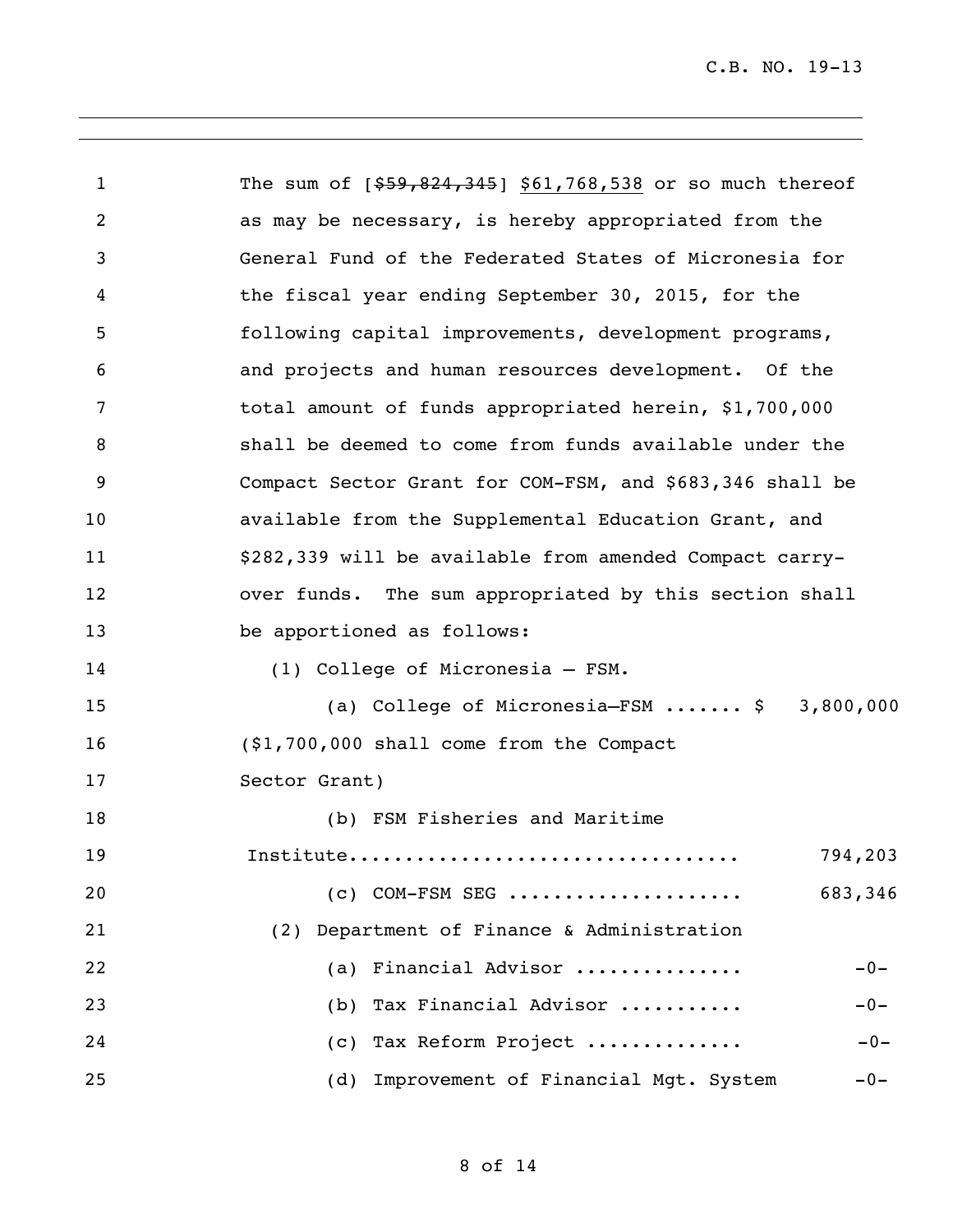C.B. NO. 19-13

| $\mathbf{1}$ | (3) Department of Resources & Development          |
|--------------|----------------------------------------------------|
| 2            | (a) Establishment of FSM Assn. Chamber             |
| 3            | 67,000<br>of Commerce                              |
| 4            | (b) State Trade Fairs enhancing value              |
| 5            | addition<br>110,000                                |
| 6            | 50,000                                             |
| 7            | (d) FSM Agriculture Census<br>$-0-$                |
| 8            | (e) FSM Tour Development                           |
| 9            | $-0-$                                              |
| 10           | (f) SBDC Capacity Assessment<br>41,000             |
| 11           | (g) National Trade Facilitation                    |
| 12           | Conference(NTFC)<br>$-0-$                          |
| 13           | (h) Food Security Production<br>100,000            |
| 14           | (4) Department of Transportation, Communications   |
| 15           | and Infrastructure.                                |
| 16           | (a) Outer Island Airport Improvement 2,000,000     |
| 17           | (b) Capital Facilities Rehabilitation.<br>$-0-$    |
| 18           | (c) Sekere, Palikir Road<br>300,000                |
| 19           | (d) Centralizing of Network Infrastructure 100,000 |
| 20           | (e) FSM Capital security Fence<br>$0 -$            |
| 21           | (f) Weno Road/Xavier Road<br>150,000               |
| 22           | 150,000<br>Chuuk Airport<br>(g)                    |
| 23           | 300,000<br>(h) Kosrae Circumferential Road         |
| 24           | (i) Yap International Airport Terminal             |
| 25           | Improvement<br>300,000                             |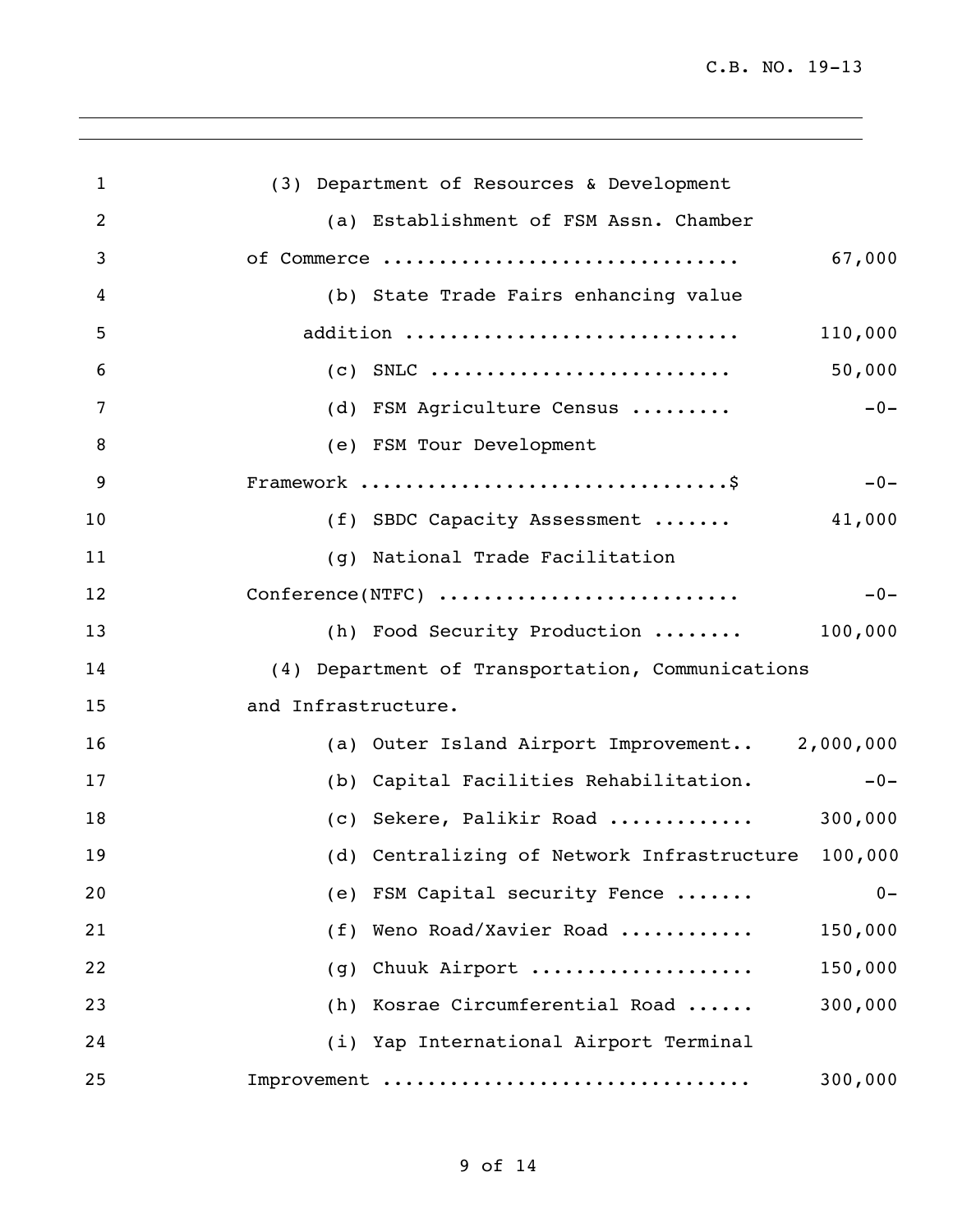| $\mathbf 1$ | (j) Renovation of the Washington, D.C.                 |
|-------------|--------------------------------------------------------|
| 2           | Embassy building<br>340,000                            |
| 3           | (5) Department of Justice.                             |
| 4           | (a) FSS Micronesia - Slipping $\ldots \ldots$<br>$-0-$ |
| 5           | (b) Patrol boat major maintenance                      |
| 6           | 125,000                                                |
| 7           | (c) New Radio Communication<br>$-0-$                   |
| 8           | (d) Satellite Phone and Usage Billings.<br>50,000      |
| 9           | (e) Contract Mediation Disputes  80,857                |
| 10          | Infrastructure Development/IMF.<br>(6)                 |
| 11          | (a) Infrastructure Development Projects \$<br>$-0-$    |
| 12          | $IMF$<br>$-0-$<br>(b)                                  |
| 13          | (7)<br>President's Office.                             |
| 14          | FSM Trust Fund  38,000,000<br>(a)                      |
| 15          | Staff upgrading  100,000<br>(b)                        |
| 16          | $-0-$<br>Capacity Building Roadmap<br>(C)              |
| 17          | 2023 Set Aside<br>$-0-$<br>(d)                         |
| 18          | 2023 Investment Development Fund, not<br>(e)           |
| 19          | to be disbursed until the framework is developed       |
| 20          | for appropriation<br>$-0-$                             |
| 21          | (f) July 10, 2015 Inauguration<br>100,000              |
| 22          | (8) Office of SBOC.                                    |
| 23          | (a) Monitoring & Reconciliation in the                 |
| 24          | FSM States<br>$-0-$                                    |
| 25          | (b) Compact Review Committee<br>$-0-$                  |
|             |                                                        |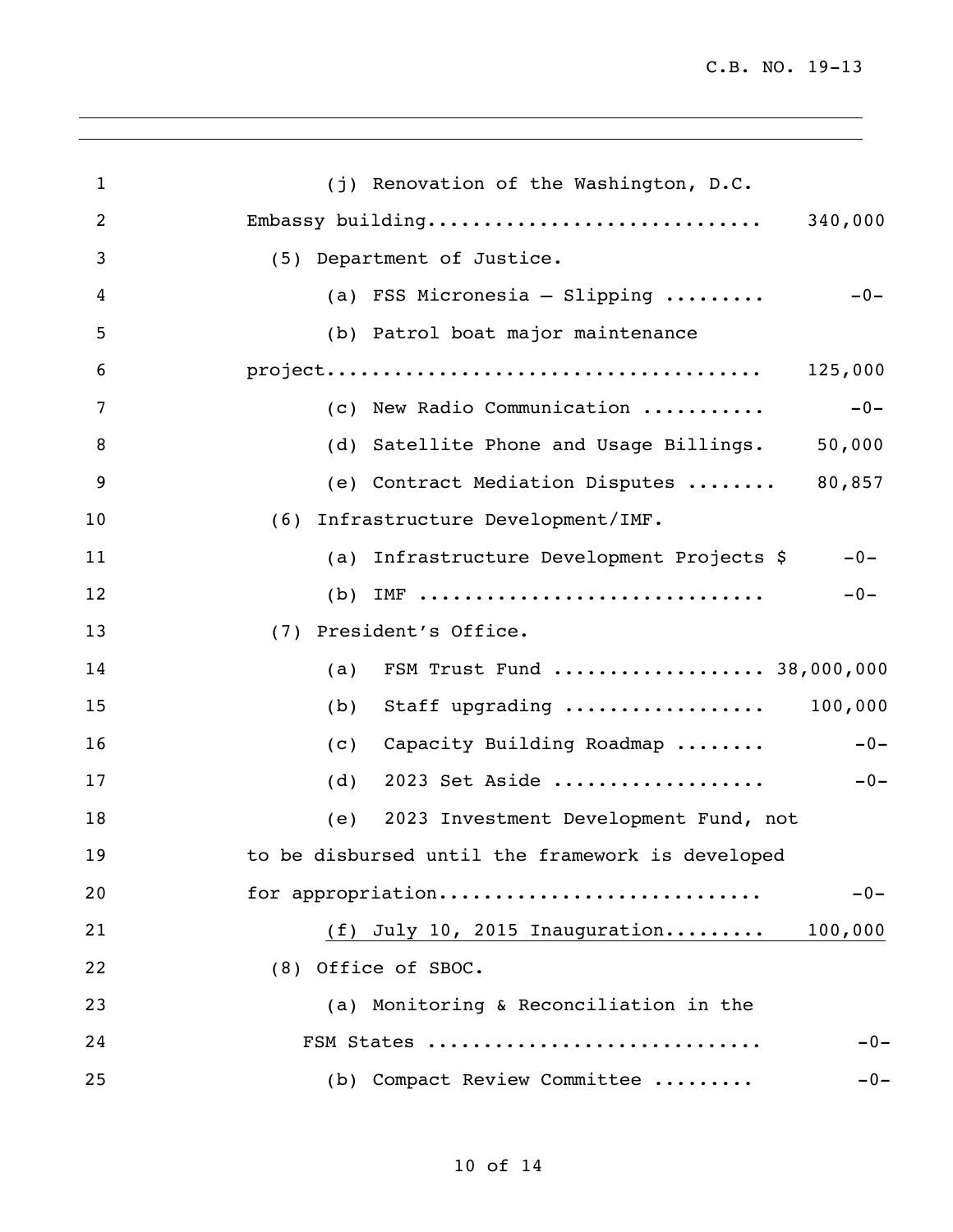| $\mathbf{1}$ | (c) 2014 Development Partners Meeting.             | $0 -$   |
|--------------|----------------------------------------------------|---------|
| 2            | (d) Implementation of ODA Policy                   | 50,000  |
| 3            | National Election.<br>(9)                          |         |
| 4            | (a) National Election (voter ID) $\ldots$ . 25,000 |         |
| 5            | (b) Public education on constitution               |         |
| 6            |                                                    | $-0-$   |
| 7            | (c) July 2015 special elections $186,033$          |         |
| 8            | (10) Department of Health and Social Affairs       |         |
| 9            | (a) Health Services Specialty                      |         |
| 10           | Pathologist                                        | 50,000  |
| 11           | (b) Environmental/water/food/                      |         |
| 12           |                                                    | 78,000  |
| 13           | (c) Medical Specialized Team  195,000              |         |
| 14           | (d) Data Validation & Analysis                     | $-0-$   |
| 15           | (e) Assistance to States on NCD                    | $-0-$   |
| 16           | (f) Mapping of the Health Community                | $-0-$   |
| 17           | Legal Assistance Legislation<br>(g)                | $-0-$   |
| 18           | (h) Accreditation and Standards Devt               | $-0-$   |
| 19           | (i) Health Economist                               | $-0-$   |
| 20           | (11) Department of Education.                      |         |
| 21           | (a) Accreditation Intervention Project.            | $-0-$   |
| 22           | (b) Education Initiatives; PROVIDED THAT,          |         |
| 23           | the funds are to be from amended Compact carry-    |         |
| 24           |                                                    | 282,339 |
| 25           | (12) FSM Development Bank.                         |         |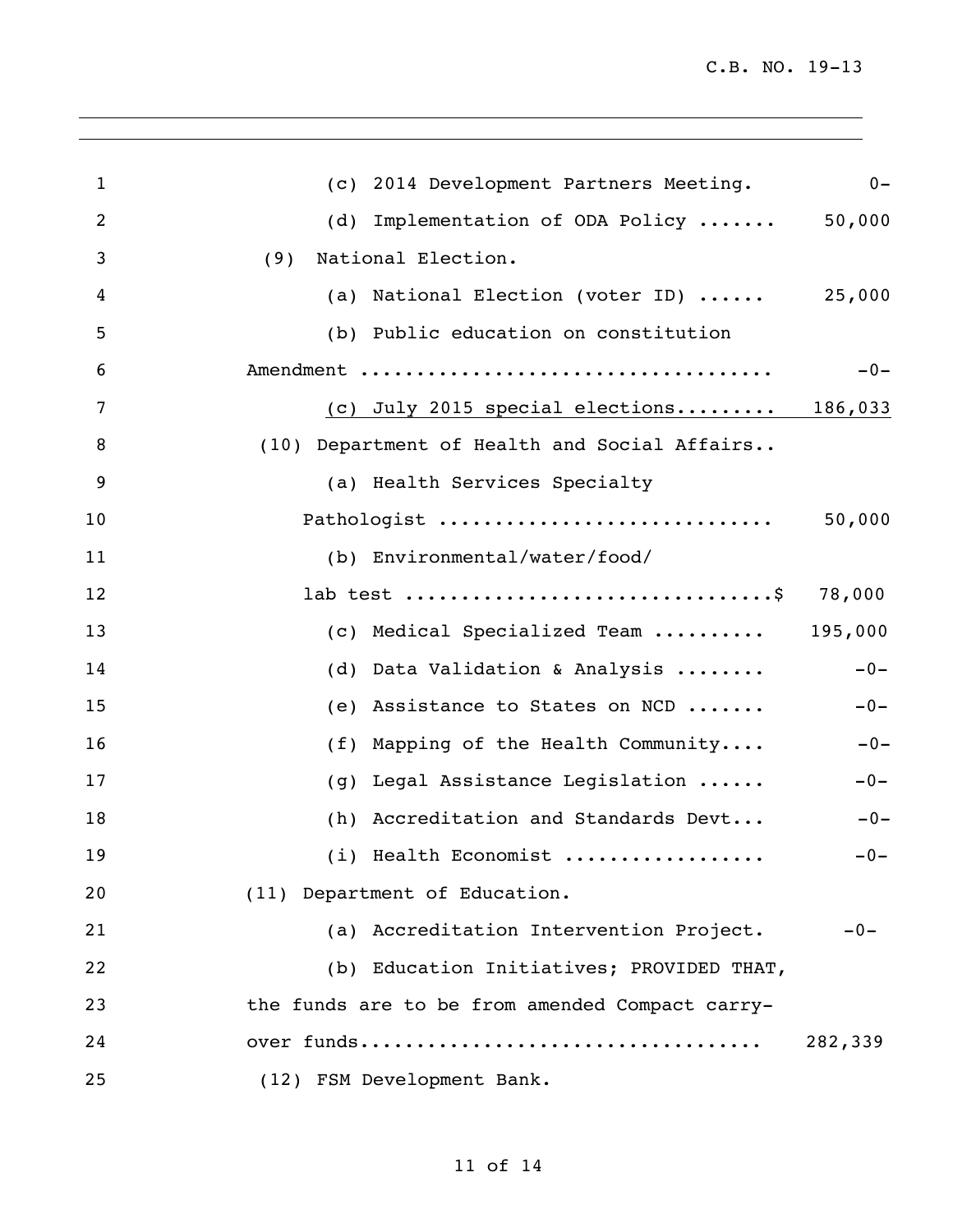| $\mathbf{1}$   | (a) Private Sector Capital                                                          | $-0-$     |
|----------------|-------------------------------------------------------------------------------------|-----------|
| 2              | (b) Pacific Island Development Bank                                                 | $-0-$     |
| 3              | (13) Insurance Board.                                                               |           |
| 4              | (a) Improve and strengthen statutory and                                            |           |
| 5              | regulatory framework                                                                | $-0-$     |
| 6              | (b) Consultant Site Evaluation                                                      | $-0-$     |
| 7              | (14) Other Capital and Human Resources Development.                                 |           |
| 8              | (a) FSMSC Information Technology/Infrastructure                                     |           |
| $\overline{9}$ | Development $\ldots \ldots \ldots \ldots \ldots \ldots \ldots \ldots \ldots \ldots$ | 100,000   |
| 10             | (b) Chuuk State Supreme Court  220,000                                              |           |
| 11             | (c) Pension Program                                                                 | $-0-$     |
| 12             | (d) Legis Regular Project \$                                                        | $-0-$     |
| 13             | (e) Office of E.E.M. Generator and                                                  |           |
| 14             |                                                                                     | $-0-$     |
| 15             | (f) Kosrae State Priority Infrastructure                                            |           |
| 16             |                                                                                     |           |
| 17             | (g) Pohnpei State Priority Infrastructure                                           |           |
| 18             | Projects; PROVIDED THAT, for the next 3 years                                       |           |
| 19             | Pohnpei State shares shall be made available for                                    |           |
| 20             | appropriation by Pohnpei State Legislature for                                      |           |
| 21             | infrastructure improvement and development,                                         |           |
| 22             | that such improvements to include roads,                                            |           |
| 23             | utilities, and other state major                                                    |           |
| 24             | infrastructure                                                                      | 2,750,000 |
| 25             | (h) Yap State Priority Infrastructure                                               |           |
|                |                                                                                     |           |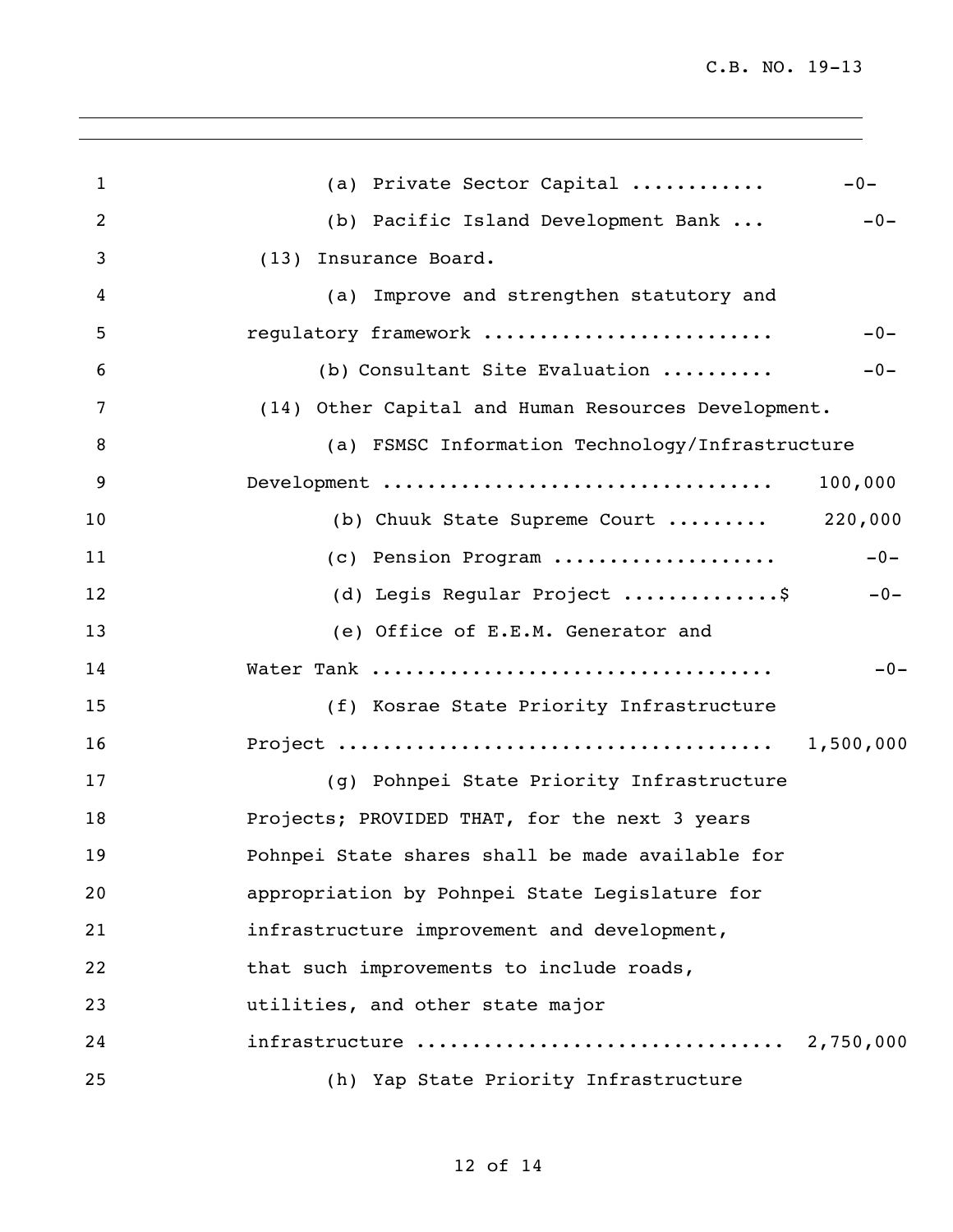| 1              |                                                    | 1,500,000  |
|----------------|----------------------------------------------------|------------|
| $\overline{2}$ | (i) Chuuk State Priority Infrastructure            |            |
| 3              |                                                    | 4,250,000  |
| 4              | (j) NORMA consultation with China/Korea            | 15,000     |
| 5              | (k) Kosrae satellite bandwidth service             |            |
| 6              | contract, PROVIDED THAT, this funding is on lent   |            |
| 7              | FSM Telecommunication Corporation as an interest   |            |
| 8              | Free loan for five years with a grace period of    |            |
| 9              | two years                                          | 1,011,600  |
| 10             | (1) Hosting of PNA Meetings                        | 50,000     |
| 11             | (m) Coastal Resources Monitoring Training          | 26,000     |
| 12             | (n) Yap State Court building (typhoon              |            |
| 13             | shutters and pest control)\$                       | 30,000     |
| 14             | (o) Chuuk Leadership conference, PROVIDED          |            |
| 15             | THAT, the Governor of Chuuk State shall be the     |            |
| 16             | allottee of these funds                            | 50,000     |
| 17             | (p) FY2015 COLA to be paid to the eligible         |            |
| 18             | employees of the National Government in accordance |            |
| 19             | with Public Law No. 18-114                         | 158,160    |
| 20             | (q) FSMTC 3G Upgrade                               | 1,500,000" |
| 21             |                                                    |            |
| 22             |                                                    |            |
| 23             |                                                    |            |
| 24             |                                                    |            |
| 25             |                                                    |            |